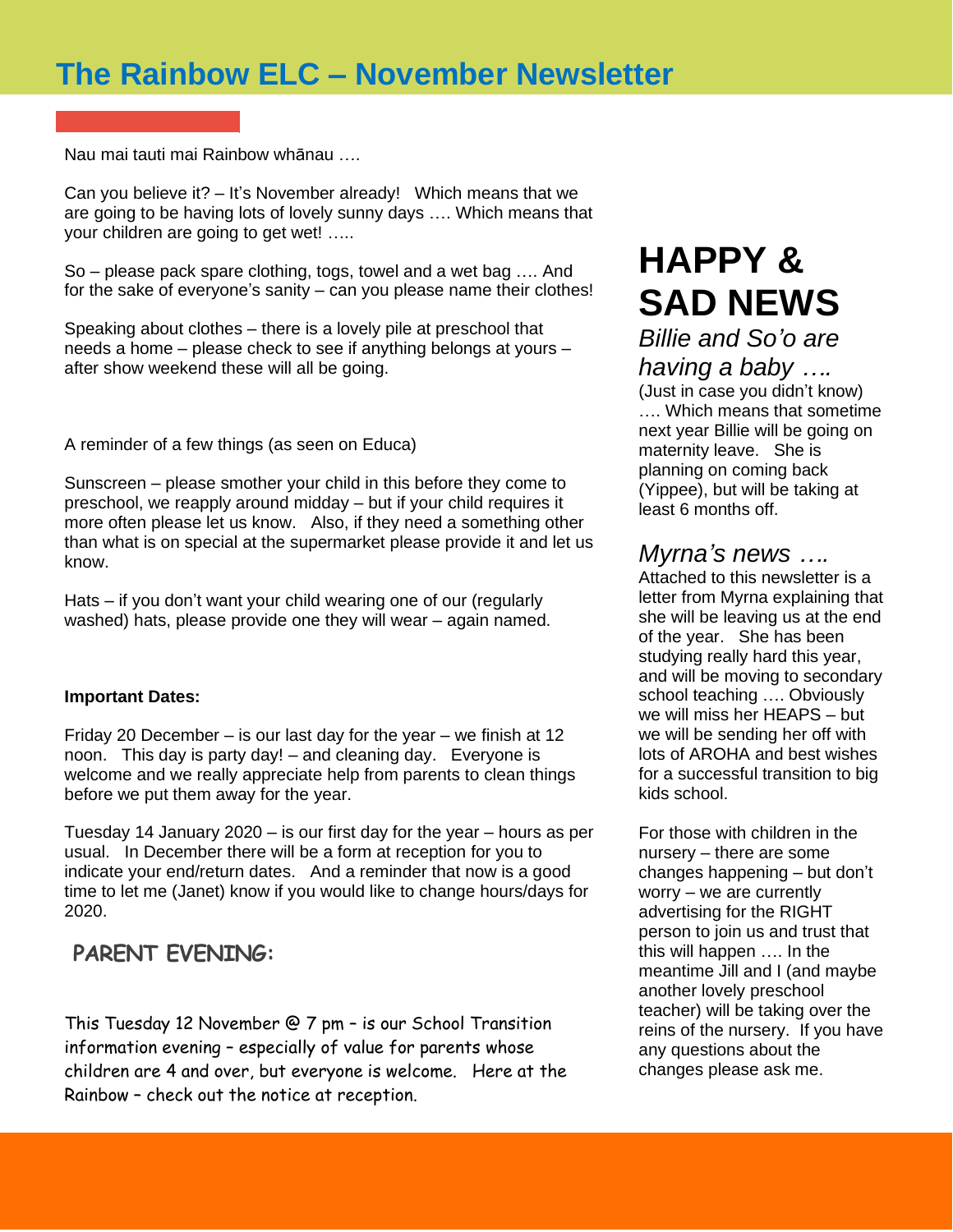## **DECEMBER FUN**

We are keen to have a centre wide trip in December – most likely to a place with animals (cos we LOVE animals!). For this to happen we will be relying heavily on parent help – so, when you see the notice about it later in the month, please consider joining us on a fun adventure.

We will also be having a family evening closer to the end of the year …. Complete with bouncy castles and lots of fun. Once we set a date (it will be a Friday) we'll let you know!

## OUR ANIMALS

Baby chicks, lambs to feed and a rabbit hopping round the nursery – these along with our guinea pigs, budgies, ducks and big chickens and fish make for an exciting time interacting and caring for our pets …. We are hopeful that the goats that are being cared for elsewhere will join us soon – they are a little bit rascally at the moment so may need a bit more time to settle.

If at any stage you'd like to look after some of our pets (especially over the Christmas break) – please let us know …. You can also offer to clean their cages, buy them food and straw and provide us with more!

### EDUCA …..

A big thanks to all the parents who have signed up to receive your children's learning journals online …. And who have contributed comments and reflections on their learning ….. it is of huge benefit to us as your child's teachers to know about what learning happens at home, and how we see this reflected at preschool …. So do feel free to write **HFAPS!** 

A reminder that apart from the teachers, the only people who can access your child's journal is you and those you have invited …. They are not available for public viewing.

You can also post your own photos and stories – which we also really enjoy seeing.

If you are unsure how do this – just ask for a demo!

- Just a wee incentive – I can see a report that shows who's looked at the journals, and who has added information – so no pressure!

ERO VISIT …. We do not have anything official back from the Education Review Office yet …. But our review went really well – hopefully before Christmas we will have the official report!

Kahore ianei ahau I whakahau ki a koe? Kia kaha, kia maia; kaua e wehi, kaua hoki e pawera: no te mea kei *a koe a Ihowa, tou Atua, i nga wahi katoa e haere ai koe.*

*Be strong and courageous, do not be afraid or troubled, for the Lord your God is with you wherever you go.*

Joshua 1:9